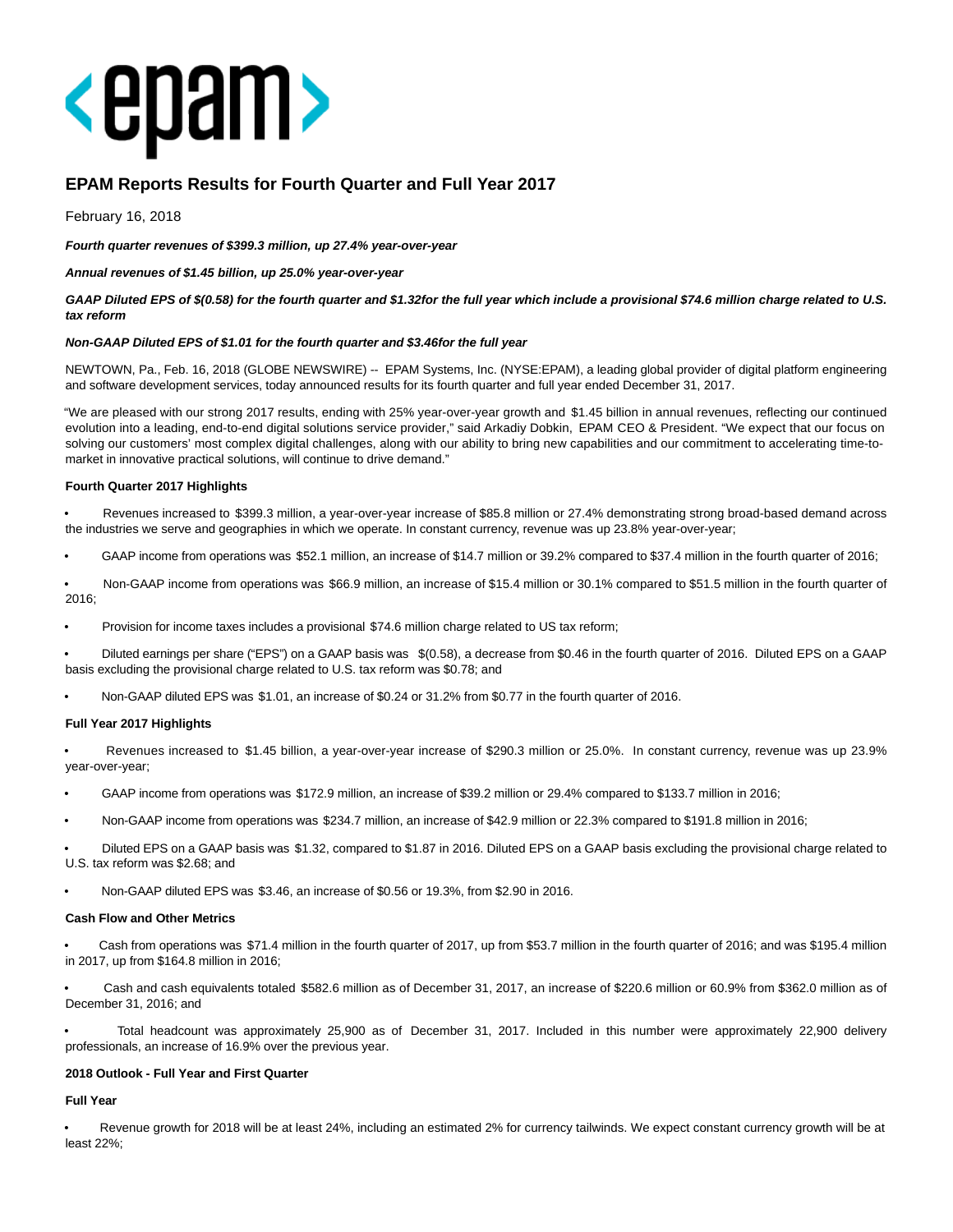• We expect GAAP income from operations to be in the range of 12% to 13% of revenues and non-GAAP income from operations to be in the range of 16% to 17% of revenues;

• We expect our GAAP effective tax rate to be approximately 15% and our non-GAAP effective tax rate to be approximately 22%; and

• We expect GAAP diluted EPS will be at least \$3.38 for the full year, and non-GAAP diluted EPS will be at least \$4.03 for the full year based on an expected weighted average share count of 57.3 million diluted shares outstanding.

#### **First Quarter**

• Revenues will be at least \$414 million for the first quarter, reflecting a year-over-year growth rate of at least 27% including an estimated 4% for currency tailwinds. We expect constant currency growth will be at least 23%;

• For the first quarter, we expect GAAP income from operations to be in the range of 11.5% to 12.5% of revenues and non-GAAP income from operations to be in the range of 15% to 16% of revenues;

• We expect our GAAP effective tax rate to be approximately 11% and our non-GAAP effective tax rate to be approximately 22%; and

• We expect GAAP diluted EPS will be at least \$0.76 for the quarter, and non-GAAP diluted EPS will be at least \$0.90 for the quarter based on an expected weighted average share count of 56.5 million diluted shares outstanding.

#### **Conference Call Information**

EPAM will host a conference call to discuss results on Friday, February 16, 2018 at 8:00 a.m. Eastern time. The live conference call will be available by dialing +1 (877) 407-0784 or +1 (201) 689-8560 (outside of the U.S.). A webcast of the conference call can be accessed at the Investor Relations section of the Company's website at http://investors.epam.com. A replay will be available approximately one hour after the call by dialing +1 (844) 512-2921 or +1 (412) 317-6671 (outside of the U.S.) and entering the conference ID 13674698. The replay will be available until March 2, 2018.

#### **About EPAM Systems**

Since 1993, EPAM Systems, Inc. (NYSE:EPAM), has leveraged its core engineering expertise to become a leading global product development and digital platform engineering services company. Through its 'Engineering DNA' and innovative strategy, consulting, and design capabilities, EPAM works in collaboration with its customers to deliver innovative solutions that turn complex business challenges into real business opportunities. EPAM's global teams serve customers in over 25 countries across North America, Europe, Asia and Australia. EPAM is a recognized market leader among independent research agencies and was ranked #12 in [FORBES 25 Fastest Growing Public Tech Companies,](https://www.globenewswire.com/Tracker?data=0bmFRZudwd4qxowVcZpyrh_ruOX2zzKtx9GjOjMm78NxLAlWYhSX8Q1v0GQmxqN_WEbRXoNR3yOUYYe70oYwzHTQ07dC4G_bvOC22IjNdzN4xg7j_8wdCmz-mjTwB6uyekSZkKXrggs_NgdyS_C1tUEB8AWV8LbtJOJMMND0HsQ9YjIwiOW8BM0IkXO_W_PGwJkX29DZC-m4B0uKZnbCuZ2w7jK5dvetfY9UEPNDwand5ESTQGjkvBdFx1aypn18) as a top information technology services company on [FORTUNE'S 100 Fastest Growing Companies](https://www.globenewswire.com/Tracker?data=qk_a10bnp7ZzV8sUiKyizyaufkJI7RAa2pDYs8vs8l1ZjQ-5SZ3v7vfkW6qKMVD1P2iMR9Xd7iN5BgXBVoPiMyS5LWp0FEoK0aFmuIQ_jhSQZTmCH0j8P9_BIce1KZxB23bsv8BR4OTiF8P49hFRNWnKjK1YjX52HpLTGlIuJYc=), and as a top [UK Digital Design & Build Agency.](https://www.globenewswire.com/Tracker?data=rk8UUHzFk1_sINnmi4DrO1o38wLZMUTFi6WzDqUkDlQrajye2kRfZsKgPZ3LelNsAm5CJTJkHZzrZ5fqHbMIlCNVt6R3PlGkucnGmMF2dg4YqN2Z_PkM3icN3k4Kz0Nx79Zm19tZoy1r9aVnIXjegQ==) Learn more at [http://www.epam.com/ a](https://www.globenewswire.com/Tracker?data=K-AOk5UYKyVIRrjIzUWSP2LSUq7p3L6nL9Nl3CmQxHH1jbHuYwYVapgvXPFXklg63VwALlaXE_HVlB0SKy_cVg==)nd follow us on Twitte[r @EPAMSYSTEMS a](https://www.globenewswire.com/Tracker?data=DLwNIdNWwCmuGXrezN0bA-uC5LOHwCXnkkZoOlfiNDEKtQnHjGM4iEroc5zCG7llpRLkkQp7VyirWvG8P0yfMlK9Z9Ck_A9Gl0RFoAx9Bjc=)nd [LinkedIn.](https://www.globenewswire.com/Tracker?data=wGwYebbmxPSwxkmh0x6ceD8k_ExR3q59aIvH-j1Fv7V1y8Le70e9LSAE4hXsa-jOBy4aCGp6P38e3tPXahhEXN4zDXHTA1QnJk0F9l1J2OA=)

#### **Non-GAAP Financial Measures**

EPAM supplements results reported in accordance with United States generally accepted accounting principles, referred to as GAAP, with non-GAAP financial measures. Management believes these measures help illustrate underlying trends in EPAM's business and uses the measures to establish budgets and operational goals, communicate internally and externally, for managing EPAM's business and evaluating its performance. Management also believes these measures help investors compare EPAM's operating performance with its results in prior periods. EPAM anticipates that it will continue to report both GAAP and certain non-GAAP financial measures in its financial results, including non-GAAP results that exclude stock-based compensation expense, write-offs and recoveries, amortization of purchased intangible assets, goodwill impairment, legal settlements, foreign exchange gains and losses, acquisition-related costs, certain other one-time charges, the impact of U.S. tax reform, excess tax benefits related to stock compensation and the related effect on income taxes. Management also supplemented results with the non-GAAP financial measure "Diluted EPS on a GAAP basis excluding U.S. Tax Reform." This measure excludes the one-time charge associated with U.S. Tax Reform. Management also compares operating results on a basis of "constant currency," which is also a non-GAAP financial measure. This measure excludes the effect of foreign currency exchange rate fluctuations by translating the current period revenues and expenses into U.S. dollars at the weighted average exchange rates of the prior period of comparison. Because EPAM's reported non-GAAP financial measures are not calculated according to GAAP, these measures are not comparable to GAAP and may not be comparable to similarly described non-GAAP measures reported by other companies within EPAM's industry. Consequently, EPAM's non-GAAP financial measures should not be evaluated in isolation or supplant comparable GAAP measures, but, rather, should be considered together with the information in EPAM's consolidated financial statements, which are prepared in accordance with GAAP.

#### **Forward-Looking Statements**

This press release includes statements which may constitute forward-looking statements made pursuant to the safe harbor provisions of the Private Securities Litigation Reform Act of 1995, the accuracy of which are necessarily subject to risks, uncertainties, and assumptions as to future events that may not prove to be accurate. Factors that could cause actual results to differ materially from those expressed or implied include general economic conditions and the factors discussed in our most recent Annual Report on Form 10-K and other filings with the Securities and Exchange Commission. EPAM undertakes no obligation to update or revise any forward-looking statements, whether as a result of new information, future events, or otherwise, except as may be required under applicable securities law.

#### **Contact:**

EPAM Systems, Inc. David Straube, Head of Investor Relations Phone: +1-267-759-9000 x59419 [david\\_straube@epam.com](mailto:david_straube@epam.com)

> **EPAM SYSTEMS, INC. AND SUBSIDIARIES CONDENSED CONSOLIDATED STATEMENTS OF INCOME AND COMPREHENSIVE INCOME (Unaudited) (US Dollars in thousands, except share and per share data)**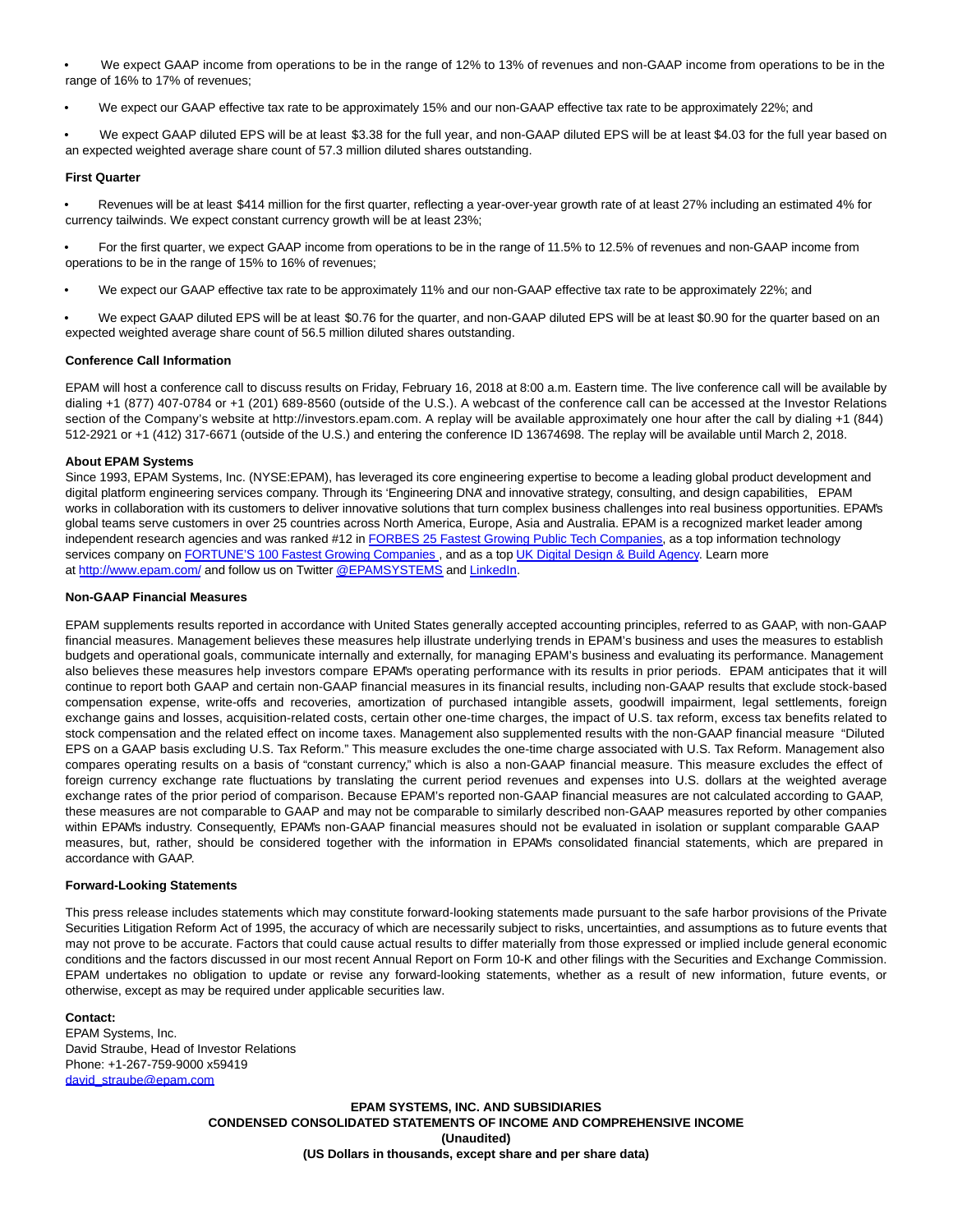| <b>Three Months Ended</b><br>December 31, |  |     |                                                                                                                                                                             | <b>Year Ended</b><br>December 31, |         |             |  |
|-------------------------------------------|--|-----|-----------------------------------------------------------------------------------------------------------------------------------------------------------------------------|-----------------------------------|---------|-------------|--|
| 2017                                      |  |     |                                                                                                                                                                             | 2017                              |         | 2016        |  |
| \$399,297                                 |  |     |                                                                                                                                                                             | \$1,450,448                       |         | \$1,160,132 |  |
|                                           |  |     |                                                                                                                                                                             |                                   |         |             |  |
| 254,121                                   |  |     |                                                                                                                                                                             | 921,352                           |         | 737,186     |  |
| 84,793                                    |  |     |                                                                                                                                                                             | 324,855                           |         | 264,658     |  |
| 7,696                                     |  |     |                                                                                                                                                                             | 28,562                            |         | 23,387      |  |
| 637                                       |  | 247 |                                                                                                                                                                             | 2.733                             |         | 1,205       |  |
| 52,050                                    |  |     |                                                                                                                                                                             | 172,946                           |         | 133,696     |  |
| 1,799                                     |  |     |                                                                                                                                                                             | 4,601                             |         | 4,848       |  |
| (1,772)                                   |  |     |                                                                                                                                                                             |                                   |         | (12,078)    |  |
| 52,077                                    |  |     |                                                                                                                                                                             | 174,305                           |         | 126,466     |  |
| 82,951                                    |  |     |                                                                                                                                                                             | 101,545                           |         | 27,200      |  |
| \$ (30, 874)                              |  |     |                                                                                                                                                                             | \$72,760                          |         | \$99,266    |  |
| 3,425                                     |  |     |                                                                                                                                                                             | 20,065                            |         | (2,538)     |  |
| \$ (27, 449)                              |  |     |                                                                                                                                                                             | \$92,825                          |         | \$96,728    |  |
|                                           |  |     |                                                                                                                                                                             |                                   |         |             |  |
| \$ (0.58)                                 |  |     |                                                                                                                                                                             | \$1.40                            |         | \$1.97      |  |
| \$ (0.58)                                 |  |     |                                                                                                                                                                             | \$1.32                            |         | \$1.87      |  |
|                                           |  |     |                                                                                                                                                                             |                                   |         |             |  |
| 52,879                                    |  |     |                                                                                                                                                                             | 52,077                            |         | 50,309      |  |
| 52,879                                    |  |     |                                                                                                                                                                             | 54,984                            |         | 53,215      |  |
|                                           |  |     | 2016<br>\$313,525<br>198,226<br>71,432<br>6,237<br>37,383<br>1,432<br>(6,765)<br>32,050<br>7,287<br>\$24,763<br>(5,209)<br>\$19,554<br>\$0.49<br>\$0.46<br>50,717<br>53,380 |                                   | (3,242) |             |  |

# **EPAM SYSTEMS, INC. AND SUBSIDIARIES CONDENSED CONSOLIDATED BALANCE SHEETS (Unaudited)**

#### **(US Dollars in thousands, except share and per share data)**

|                                                                                    | As of<br>December 31,<br>2017 | As of<br>December 31,<br>2016 |
|------------------------------------------------------------------------------------|-------------------------------|-------------------------------|
| Assets                                                                             |                               |                               |
| <b>Current assets</b>                                                              |                               |                               |
| Cash and cash equivalents                                                          | \$582,585                     | \$362,025                     |
| Accounts receivable, net of allowance of \$1,186 and \$1,434, respectively         | 265,639                       | 199,982                       |
| Unbilled revenues                                                                  | 86,500                        | 63,325                        |
| Prepaid and other current assets, net of allowance of \$45 and \$644, respectively | 23,196                        | 18,493                        |
| Employee loans, current, net of allowance of \$0 and \$0, respectively             | 2,113                         | 2,726                         |
| Total current assets                                                               | 960,033                       | 646,551                       |
| Property and equipment, net                                                        | 86,419                        | 73,616                        |
| Employee loans, noncurrent, net of allowance of \$0 and \$0, respectively          | 2,097                         | 3,252                         |
| Intangible assets, net                                                             | 44,511                        | 51,260                        |
| Goodwill                                                                           | 119,531                       | 109,289                       |
| Deferred tax assets                                                                | 24,974                        | 31,005                        |
| Other noncurrent assets, net of allowance of \$140 and \$132, respectively         | 12,691                        | 10,838                        |
| <b>Total assets</b>                                                                | \$1,250,256                   | \$925,811                     |
| <b>Liabilities</b>                                                                 |                               |                               |
| <b>Current liabilities</b>                                                         |                               |                               |
| Accounts payable                                                                   | \$5,574                       | \$3,213                       |
| Accrued expenses and other current liabilities                                     | 89,812                        | 49,895                        |
| Due to employees                                                                   | 38,757                        | 32,203                        |
| Deferred compensation due to employees                                             | 5,964                         | 5,900                         |
| Taxes payable, current                                                             | 40,860                        | 25,008                        |
| <b>Total current liabilities</b>                                                   | 180,967                       | 116,219                       |
| Long-term debt                                                                     | 25,033                        | 25,048                        |
| Taxes payable, noncurrent                                                          | 59,874                        | $\hspace{0.05cm}$             |
| Other noncurrent liabilities                                                       | 9,435                         | 3,132                         |
| <b>Total liabilities</b>                                                           | 275,309                       | 144,399                       |
| <b>Commitments and contingencies</b>                                               |                               |                               |
| Stockholdore' oquity                                                               |                               |                               |

**Stockholders' equity**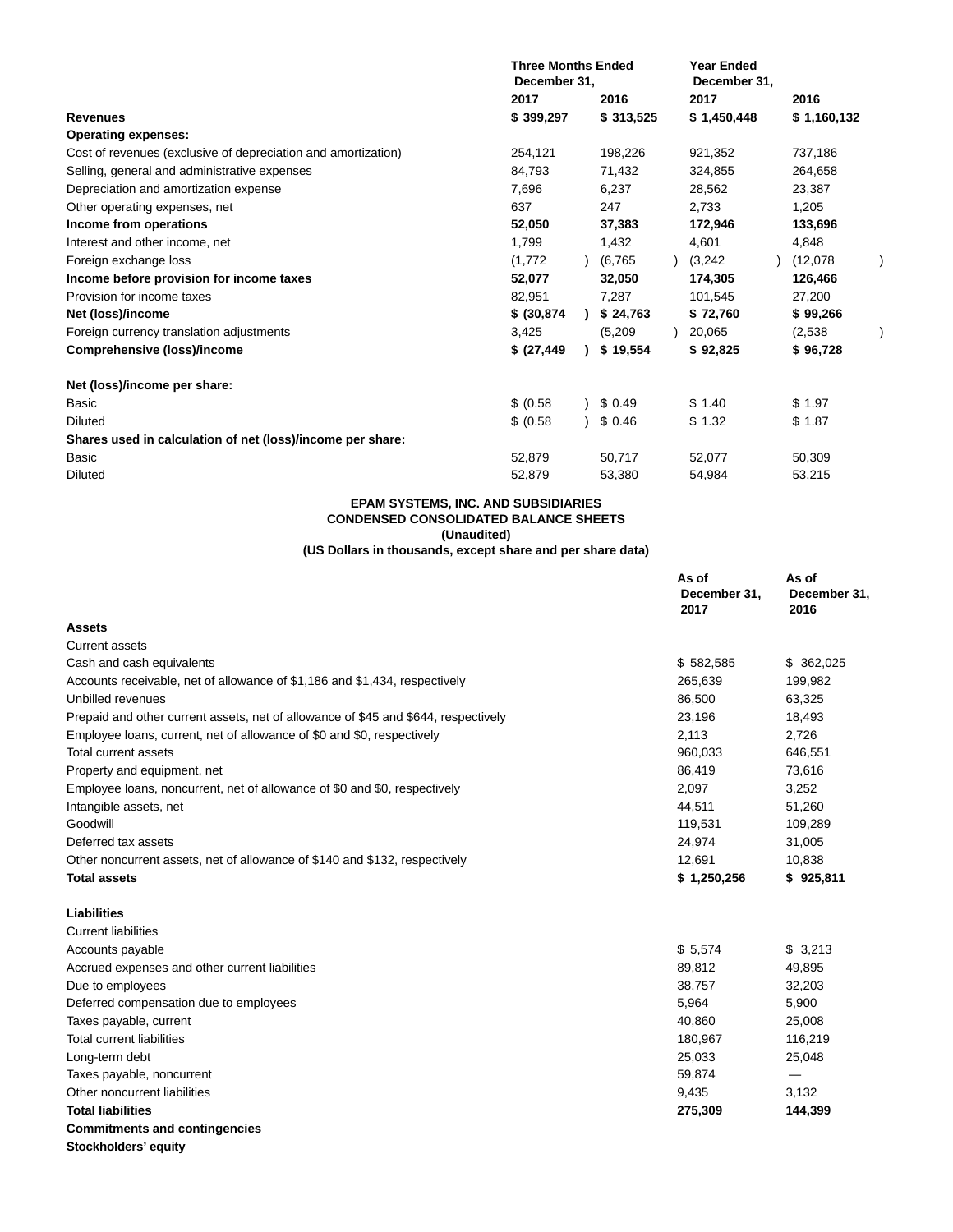| Common stock, \$0.001 par value; 160,000,000 authorized; 53,003,420                        |             |           |  |
|--------------------------------------------------------------------------------------------|-------------|-----------|--|
| and 51,117,422 shares issued, 52,983,685                                                   | 53          | 50        |  |
| and 51,097,687 shares outstanding at December 31, 2017 and December 31, 2016, respectively |             |           |  |
| Additional paid-in capital                                                                 | 473.874     | 374.907   |  |
| Retained earnings                                                                          | 518.820     | 444.320   |  |
| Treasury stock                                                                             | (177)       | (177      |  |
| Accumulated other comprehensive loss                                                       | (17.623)    | (37,688)  |  |
| Total stockholders' equity                                                                 | 974.947     | 781.412   |  |
| Total liabilities and stockholders' equity                                                 | \$1,250,256 | \$925,811 |  |

# **EPAM SYSTEMS, INC. AND SUBSIDIARIES**

**Reconciliations of Non-GAAP Financial Measures to Comparable GAAP Financial Measures (US Dollars in thousands, except percent and per share amounts) (Unaudited)**

Reconciliation of revenue growth at constant currency to revenue growth as reported under GAAP is presented in the table below:

|                                         | <b>Three Months</b><br>Ended<br>December 31, 2017 | Year Ended<br>December 31, 2017 |  |  |
|-----------------------------------------|---------------------------------------------------|---------------------------------|--|--|
| Revenue growth at constant currency (1) | 23.8%                                             | 23.9%                           |  |  |
| Foreign exchange rates impact           | 3.6%                                              | 1.1%                            |  |  |
| Revenue growth as reported              | 27.4%                                             | 25.0%                           |  |  |

(1) Constant currency revenue results are calculated by translating current period revenue in local currency into U.S. dollars at the weighted average<br>(1) susheans attes of the corresponds arise assisti exchange rates of the comparable prior period.

Reconciliation of various income statement amounts from GAAP to non-GAAP for the three months and years ended December 31, 2017 and 2016:

|                                                                        | Three Months Ended December 31, 2017 |      |                    |   |                 | Year Ended December 31, 2017 |             |      |                    |      |                 |   |
|------------------------------------------------------------------------|--------------------------------------|------|--------------------|---|-----------------|------------------------------|-------------|------|--------------------|------|-----------------|---|
|                                                                        | <b>GAAP</b>                          |      | <b>Adiustments</b> |   | <b>Non-GAAP</b> |                              | <b>GAAP</b> |      | <b>Adiustments</b> |      | <b>Non-GAAP</b> |   |
| Cost of revenues (exclusive of<br>depreciation and amortization) $(2)$ | \$254.121                            |      | \$ (6, 416)        |   | \$247.705       |                              | \$921,352   |      | $$^{(20,868)}$     |      | \$900.484       |   |
| Selling, general and administrative<br>express <sup>(3)</sup>          | \$84.793                             |      | \$ (6,641)         |   | \$78.152        |                              | \$324.855   |      | \$ (33,039)        |      | \$291.816       |   |
| Income from operations <sup>(4)</sup>                                  | \$52.050                             |      | \$14.897           |   | \$66.947        |                              | \$172.946   |      | \$61.711           |      | \$234.657       |   |
| Operating margin                                                       | 13.0                                 | $\%$ | 3.8                | % | 16.8            | $\%$                         | 11.9        | $\%$ | 4.3                | $\%$ | 16.2            | % |
| Net (loss)/income <sup>(5)</sup>                                       | \$ (30.874)                          |      | \$87,500           |   | \$56.626        |                              | \$72.760    |      | \$117.542          |      | \$190,302       |   |
| Weighted average diluted shares<br>outstanding <sup>(6)</sup>          | 52.879                               |      | 3.065              |   | 55.944          |                              | 54.984      |      |                    |      | 54,984          |   |
| Diluted (loss)/earnings per share                                      | \$ (0.58)                            |      |                    |   | \$1.01          |                              | \$1.32      |      |                    |      | \$3.46          |   |

|                                                                        | 2016        | Three Months Ended December 31. |                 | Year Ended December 31, 2016 |                             |                       |  |
|------------------------------------------------------------------------|-------------|---------------------------------|-----------------|------------------------------|-----------------------------|-----------------------|--|
|                                                                        | <b>GAAP</b> | <b>Adiustments</b>              | <b>Non-GAAP</b> | <b>GAAP</b>                  | <b>Adiustments Non-GAAP</b> |                       |  |
| Cost of revenues (exclusive of depreciation and<br>amortization) $(2)$ | \$198.226   | \$ (4,019)                      | \$194.207       | \$737.186                    | \$(16,619)                  | \$720.567             |  |
| Selling, general and administrative expenses <sup>(3)</sup>            | \$71.432    | \$ (8.097)                      | \$63,335        | \$264.658                    | \$ (33,331)                 | \$231.327             |  |
| Income from operations <sup>(4)</sup>                                  | \$37,383    | \$14,083                        | \$51,466        | \$133,696                    | \$58.120                    | \$191.816             |  |
| Operating margin                                                       | 11.9        | % 4.5<br>$\%$                   | 16.4<br>%       | 11.5                         | % 5.0<br>$\%$               | $\frac{0}{0}$<br>16.5 |  |
| Net income <sup>(5)</sup>                                              | \$24.763    | \$16,290                        | \$41.053        | \$99.266                     | \$55,184                    | \$154,450             |  |
| Weighted average diluted shares<br>outstanding <sup>(6)</sup>          | 53.380      |                                 | 53.380          | 53,215                       |                             | 53,215                |  |
| Diluted earnings per share                                             | \$0.46      |                                 | \$0.77          | \$1.87                       |                             | \$2.90                |  |

Items (2) through (5) above are detailed in the table below with the specific cross-reference noted in the appropriate item.

|              | <b>Three Months Ended</b> | Year Ended   |      |  |  |  |  |
|--------------|---------------------------|--------------|------|--|--|--|--|
| December 31, |                           | December 31, |      |  |  |  |  |
| 2017         | 2016                      | 2017         | 2016 |  |  |  |  |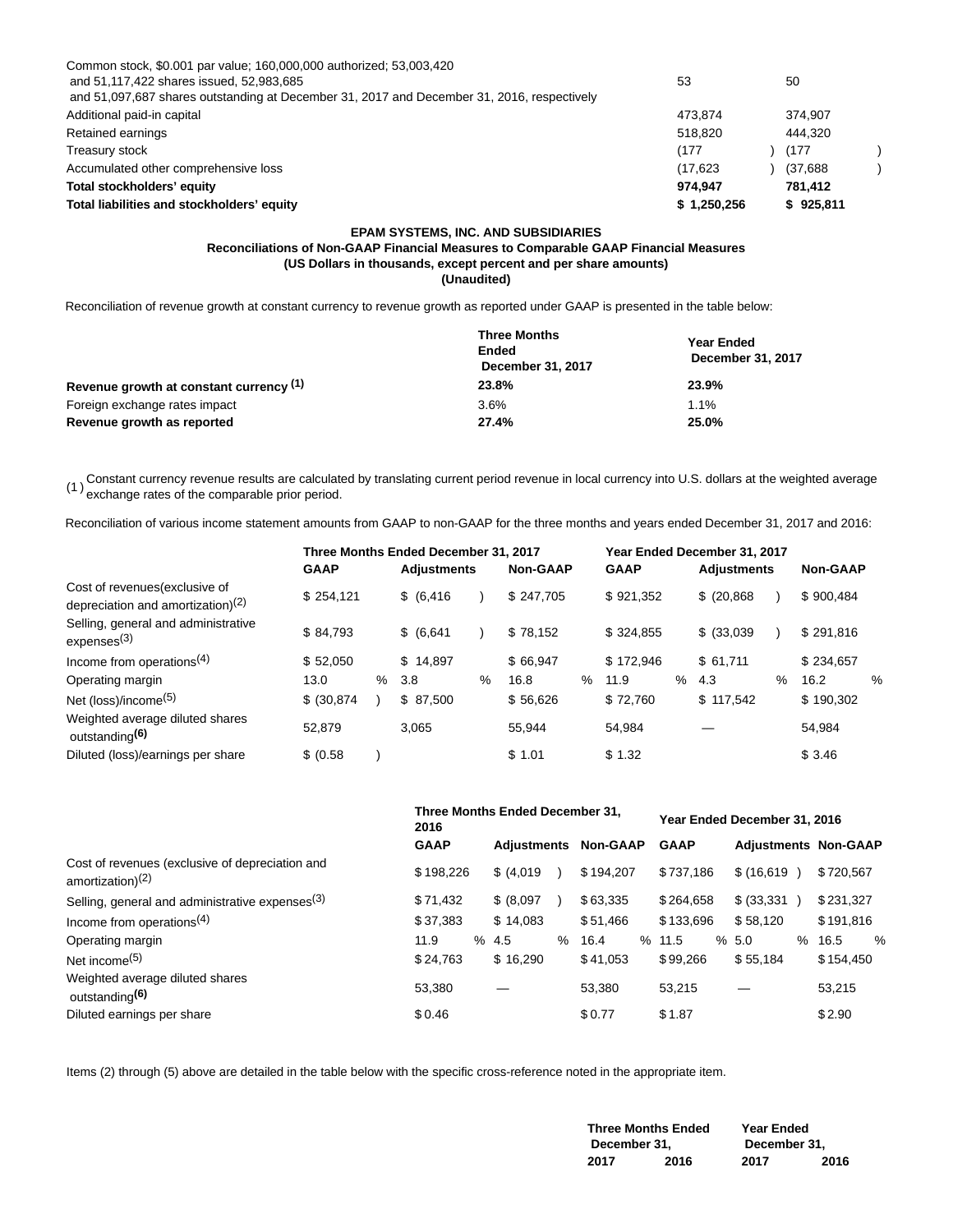| Stock-based compensation expenses - non-acquisition related                           | \$6.416  | \$4.019  | \$20.868  | \$16.619 |
|---------------------------------------------------------------------------------------|----------|----------|-----------|----------|
| Total adjustments to GAAP cost of revenues <sup>(2)</sup>                             | 6,416    | 4,019    | 20,868    | 16,619   |
| Stock-based compensation expenses - acquisition related                               | 72       | 3.014    | 8.139     | 12,884   |
| Stock-based compensation expenses - all other                                         | 5,999    | 4,691    | 23,400    | 19,741   |
| Other acquisition-related expenses                                                    | 570      | 392      | 1,500     | 706      |
| Total adjustments to GAAP selling, general and administrative expenses <sup>(3)</sup> | 6,641    | 8,097    | 33,039    | 33,331   |
| Amortization of purchased intangible assets                                           | 1,856    | 1.967    | 7,562     | 8,170    |
| One-time (recoveries)/charges                                                         | (16)     |          | 242       |          |
| Total adjustments to GAAP income from operations <sup>(4)</sup>                       | \$14,897 | \$14,083 | \$61,711  | \$58,120 |
| Foreign exchange loss                                                                 | 1,772    | 6.765    | 3,242     | 12,078   |
| Provision for income taxes:                                                           |          |          |           |          |
| Tax effect on non-GAAP adjustments                                                    | (2,946)  | (4,558)  | (12, 736) | (15,014) |
| Charge related to US tax reform                                                       | 74,632   |          | 74,632    |          |
| Excess tax benefits related to stock-based compensation <sup>(a)</sup>                | (855)    |          | (9,307)   |          |
| Total adjustments to GAAP net (loss) income <sup>(5)</sup>                            | \$87,500 | \$16,290 | \$117,542 | \$55,184 |

(a) stock-based compensation in the Provision for income taxes. Prior to Effective January 1, 2017 with the adoption of ASU 2016-09, the Company is prospectively presenting excess tax benefits related to

January 1, 2017, the Company recorded these benefits in Additional paid-in-capital.

There was a 3,065 increase to the shares used in the calculation of diluted earnings per share on a non-GAAP basis during the three months ended December 31, 2017 as these shares were excluded from the calculation of diluted loss per share on a GAAP basis due to the anti-dilutive

(6 ) effect of these shares as a result of the net loss in the period. There were no adjustments to GAAP weighted-average diluted common shares outstanding in the calculation of diluted earnings per share on a non-GAAP basis during the three months ended December 31, 2016 and twelve months ended December 31, 2017 and 2016.

Reconciliation of diluted EPS on a GAAP basis to diluted EPS on a GAAP basis without the impact of U.S. Tax Reform for the three months and year ended December 31, 2017:

|                                                               | Three Months Ended December 31, 2017 |  |                    |                                               | Year Ended December 31, 2017 |                    |                                               |  |
|---------------------------------------------------------------|--------------------------------------|--|--------------------|-----------------------------------------------|------------------------------|--------------------|-----------------------------------------------|--|
|                                                               | <b>GAAP</b>                          |  | <b>Adjustments</b> | <b>GAAP</b><br>excluding<br><b>Tax Reform</b> | <b>GAAP</b>                  | <b>Adjustments</b> | <b>GAAP</b><br>excluding<br><b>Tax Reform</b> |  |
| Net (loss)/income $(7)$                                       | $$^{(30.874)}$                       |  | \$74.632           | \$43.758                                      | \$72.760                     | \$74.632           | \$147,392                                     |  |
| Weighted average diluted shares<br>outstanding <sup>(8)</sup> | 52.879                               |  | 3.065              | 55.944                                        | 54.984                       |                    | 54.984                                        |  |
| Diluted (loss)/earnings per share                             | \$ (0.58)                            |  |                    | \$0.78                                        | \$1.32                       |                    | \$2.68                                        |  |

(7 ) million one-time transition tax on accumulated foreign subsidiary earnings not previously subject to U.S. income tax and (ii) \$10.3 million resulting The total adjustments to GAAP net (loss)/income include a \$74.6 million provisional charge related to U.S. Tax Reform comprised of: (i) \$64.3 from the revaluation of our U.S. net deferred tax assets to the new U.S. federal statutory tax rate of 21%.

(8 ) There was a 3,065 increase to the shares used in the calculation of diluted earnings per share excluding tax reform during the three months ended December 31, 2017 as these shares were excluded from the calculation of diluted loss per share on a GAAP basis due to the anti-dilutive effect of these shares as a result of the net loss in the period. There were no adjustments to GAAP weighted-average diluted common shares outstanding in the calculation of diluted earnings per shares excluding tax reform during the twelve months ended December 31, 2017.

## **EPAM SYSTEMS, INC. AND SUBSIDIARIES Reconciliations of Guidance Non-GAAP Measures to Comparable GAAP Measures (in percent, except per share amounts) (Unaudited)**

The below guidance constitutes forward-looking statements within the meaning of the federal securities laws and is based on a number of assumptions that are subject to change and many of which are outside the control of the Company. Actual results may differ materially from the Company's expectations depending on factors discussed in the Company's filings with the Securities and Exchange Commission.

Reconciliation of projected revenue growth in constant currency is presented in the table below:

|                                                               | <b>First Quarter</b><br>2018 | Full Year 2018 |
|---------------------------------------------------------------|------------------------------|----------------|
| Revenue growth at constant currency (at least) <sup>(9)</sup> | 23%                          | 22%            |
| Foreign exchange rates impact                                 | 4%                           | 2%             |
| Revenue growth (at least)                                     | 27%                          | 24%            |

(9 ) Constant currency revenue results are calculated by translating current period projected revenues in local currency into U.S. dollars at the